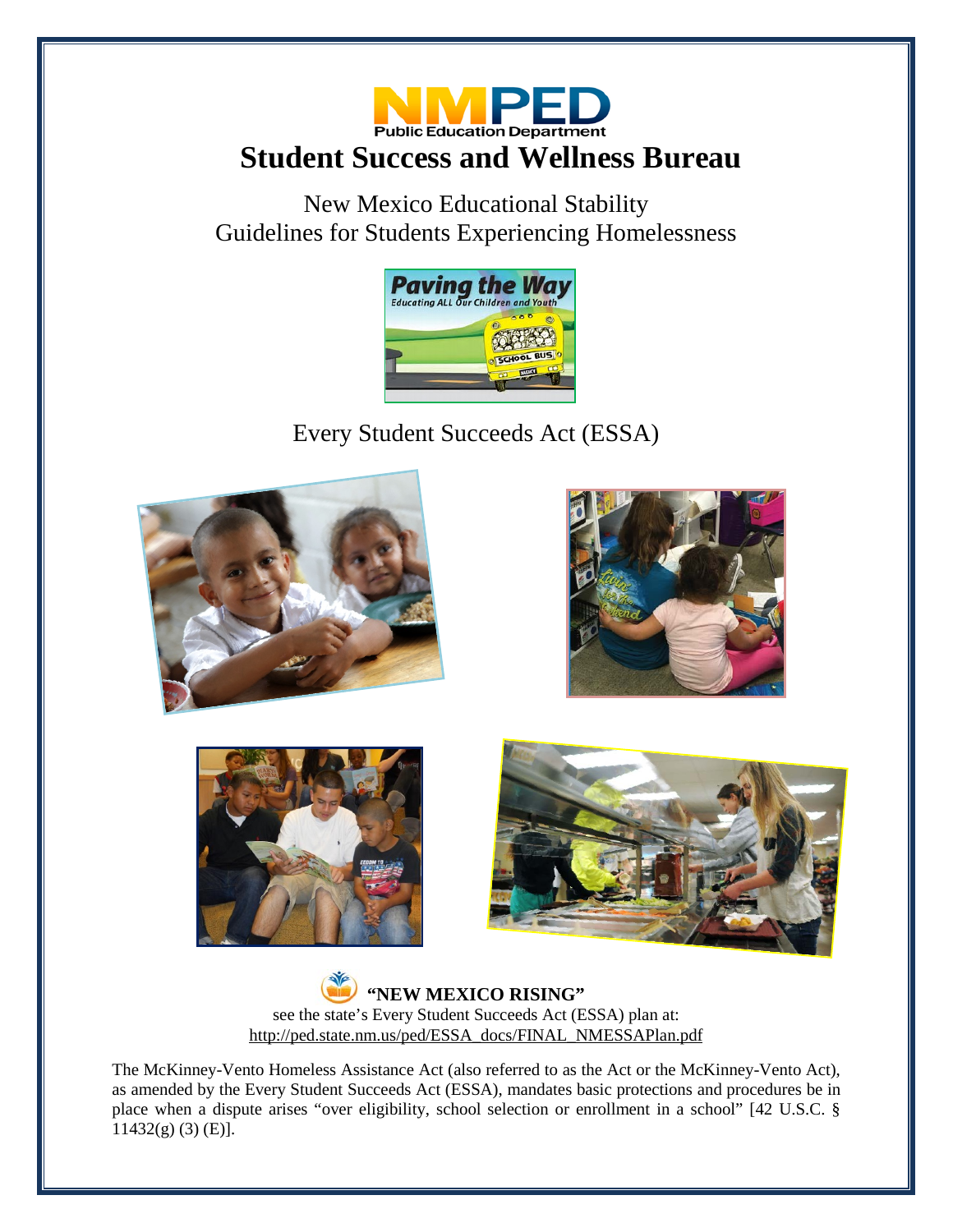These protections and procedures must be available to address disputes related to whether a student has the right to enroll in a particular school based on eligibility, school selection, and enrollment, while upholding all the rights that the McKinney-Vento Act provides to children and youth experiencing homelessness, parents, and guardians.

The Act acknowledges that disputes may arise between the Local Education Agency (LEA)/State Charter School and students experiencing homelessness and their parents or guardians, or unaccompanied youth, when the LEA/State Charter School seeks to place a student in a school other than the school of origin or the school requested by the parent or unaccompanied youth. The Act includes dispute resolution as one of the duties of the LEA's/State Charter School's Homelessness Liaison.

LEAs should keep in mind that disputes related to school selection or enrollment should be initiated at the request of the parent or unaccompanied youth and not at the request or convenience of the LEA/State Charter School. Additionally, issues related to the definition of homelessness, the responsibilities of the LEA/State Charter School to serve children and youth experiencing homelessness, and/or the explicit rights of children and youth experiencing homelessness are addressed in the McKinney-Vento Act.

Disputes related to the school placement and enrollment of children and youths experiencing homelessness shall be resolved within the parameters of the federal McKinney-Vento Act as amended by the ESSA. The dispute resolution process for the eligibility, school selection, enrollment and transportation of children and youths experiencing homelessness shall not be used in an effort to circumvent or supersede any part of the federal McKinney-Vento Act.

The processes described in these procedures apply in the case of a complaint filed pursuant to the McKinney-Vento Education for Homeless Children and Youth Act relating to a dispute not resolved at the district level. The applicable disputes are those involving the eligibility, school selection/enrollment, participation or transportation of a homeless child or youth. Schools must check periodically throughout the school term for updates on these procedures issued by the Public Education Department. Refer to Rule 6.10.3.8 NMAC for other forms of complaints which may be submitted with the Department.

## **Definitions used in these procedures**

**"Department"** means the New Mexico Public Education Department (PED).

Section 725 of the McKinney Vento Act defines **"Homeless children and youth"** as individuals who lack a fixed, regular, and adequate nighttime residence, the term includes:

- Children and youth who are:
	- o sharing the housing of other persons due to loss of housing, economic hardship, or a similar reason (sometimes referred to as "doubled-up");
	- o are living in motels, hotels, trailer parks, or camping grounds due to the lack of alternative adequate accommodations;
	- o are living in emergency or transitional shelters; or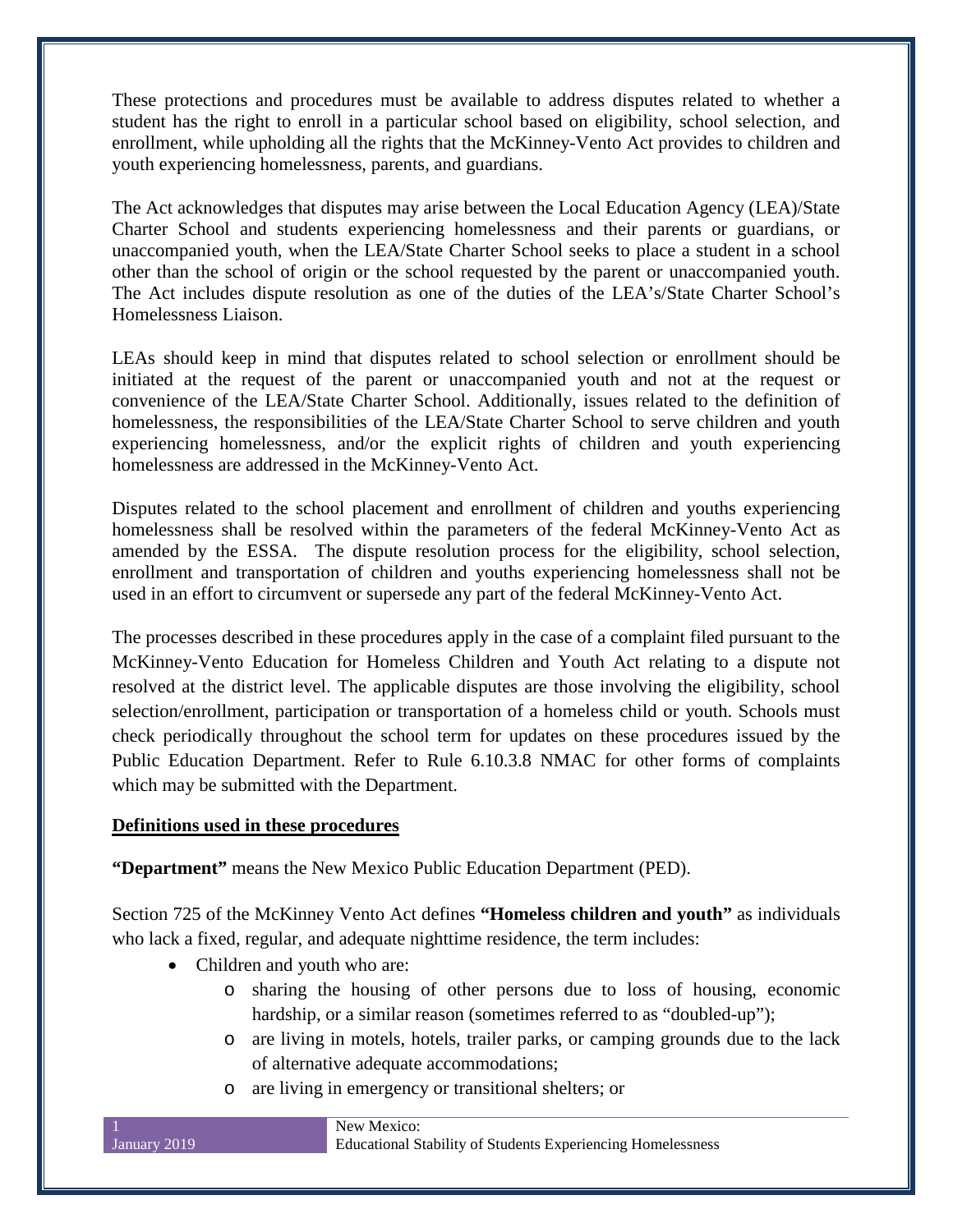- o are abandoned in hospitals.
- Children and youth who have a primary nighttime residence that is a public or private place not designed for, or ordinarily used as, a regular sleeping accommodation for human beings;
- Children and youth who are living in cars, parks, public spaces, abandoned buildings, substandard housing, bus or train stations, or similar settings; and
- Migratory children who qualify as homeless for the purposes of this subtitle because the children are living in circumstances described above.

**"LEA"** means local education agency. In New Mexico, this can be a school district or a state chartered charter school.

**"Liaison"** The designated LEA/State Charter School Homeless Liaison assigned to carry out specific duties under the act including the dispute resolution process in an expeditious manner.

**"School of origin"** means the school that the child or youth attended when permanently housed or the school in which the child or youth was last enrolled, including preschool (Section  $722(g)(3)(I)(i)$ ). When a child or youth completes the final grade level served by the school of origin, the school of origin includes the designated receiving school at the next grade level for all feeder schools (such as when an elementary school feeds into a middle school). (Section  $722(g)(3)(I)(i))$ 

**"State Charter School"** means a charter school authorized by the department.

**"Student who has experienced disruption in the student's education"** means a student who experiences one or more changes in school or school district during a single school year as the result of homelessness as defined in the federal McKinney-Vento Homeless Assistance Act as determined by the school or school district. Section 22-12-10(A)(1) NMSA 1978.

# **ESSA and NMSA School Stability Provisions**

The following provisions are specified under ESSA, New Mexico Statutes Annotated (NMSA) and the New Mexico Administrative Code (NMAC):

# Immediate Enrollment and Eligibility

Children or youth experiencing homelessness must be immediately enrolled in the school in which enrollment is sought, whether it be the school of origin, or the school in the attendance area, regardless if they are missing school records, proof of residency, immunization and other health records, lack of a parent or legal guardian or have unpaid fees. Immediate enrollment includes attending classes and participating fully in school activities, including extracurricular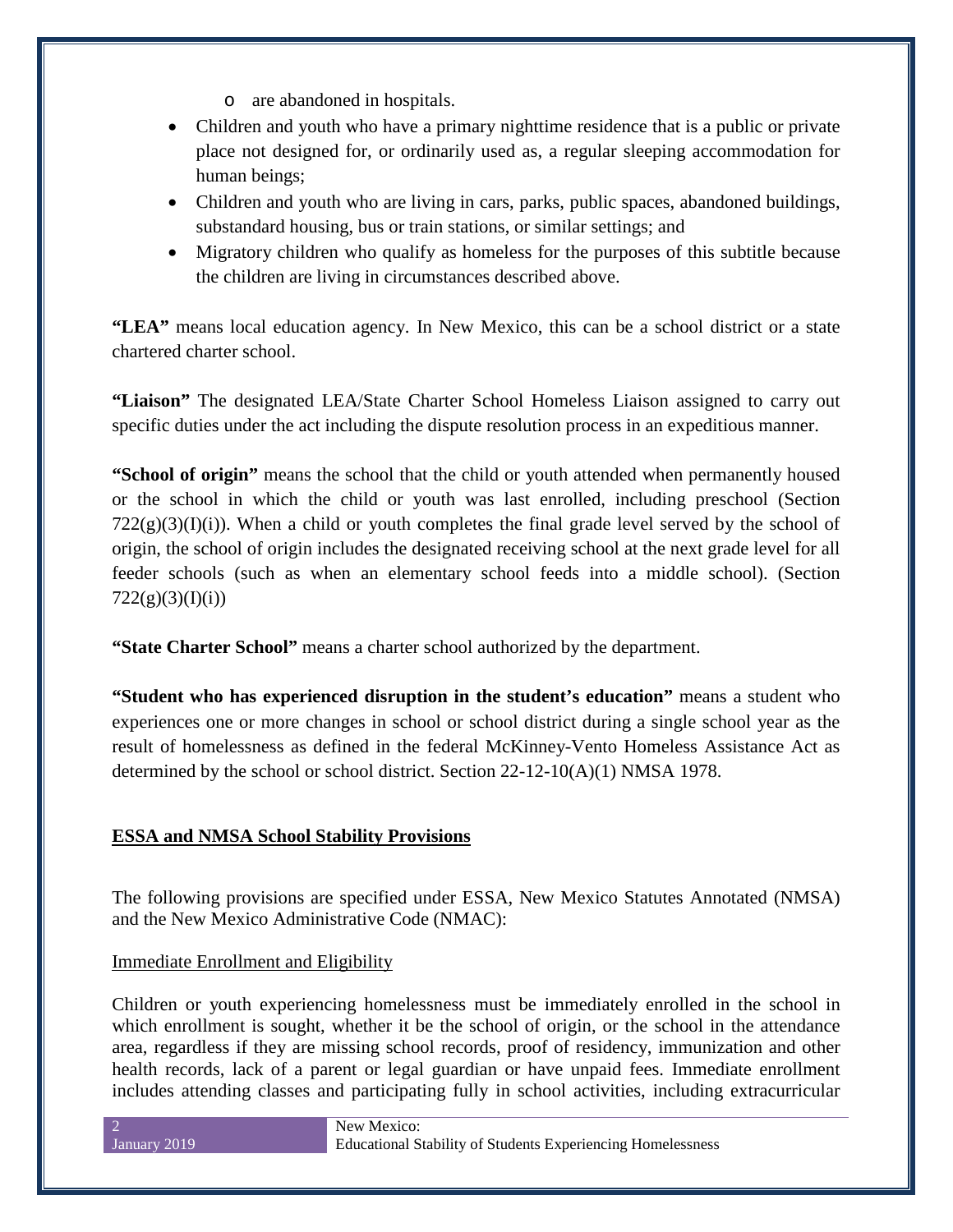activities. Students experiencing homelessness are to be directly certified for free school meals for the entire school year.

If a dispute arises over school selection or enrollment in a school, the child or youth shall be immediately admitted to the school in which enrollment is sought, pending resolution of the dispute and must be immediately referred to the Homelessness Liaison. In the case of an unaccompanied youth, the Homelessness Liaison shall ensure that the youth is immediately enrolled in the school in which enrollment is sought, pending resolution of the dispute. The dispute resolution process is described in detail below.

### School Selection and Best Interest

To ensure the stability of students experiencing homelessness, the LEA/State Charter School must make school placement decisions on the basis of the "best interest" of the student based on student-centered factors. (Section  $722(g)(3)(B)$ ). Using this standard, the LEA/State Charter must:

- Continue the student's education in the school of origin for the duration of the homelessness when a family becomes homeless between academic years or during an academic year, and for the remainder of the academic year even if the student becomes permanently housed; or
- Enroll the student in any public school that non-homeless students who live in the attendance area in which the student is actually living are eligible to attend.  $(Section 722(g)(3)(A))$

When determining the student experiencing homelessness best interest, the LEA/State Charter School must consider the following factors:

- Request of the student's parent or guardian or unaccommpianed youth
- Impact of the mobility on student achievement
- Education
- Health
- Safety
- Placement of siblings

## Participation and Removal of Barriers

The LEA/State Charter School has an obligation to remove barriers to enrollment and retention of the student experiencing homelessness. (See sections 721(2), 722(g)(1)(I)). A school selected on the basis of the student's best interest must enroll the student immediately even if the student is unable to produce the records normally required for enrollment (such as previous academic records, records of immunization and other health-related records, proof of residency, proof of guardianship, birth certificates of other documents), has missed application or enrollment deadlines during the period of homelessness, or has outstanding fees.

3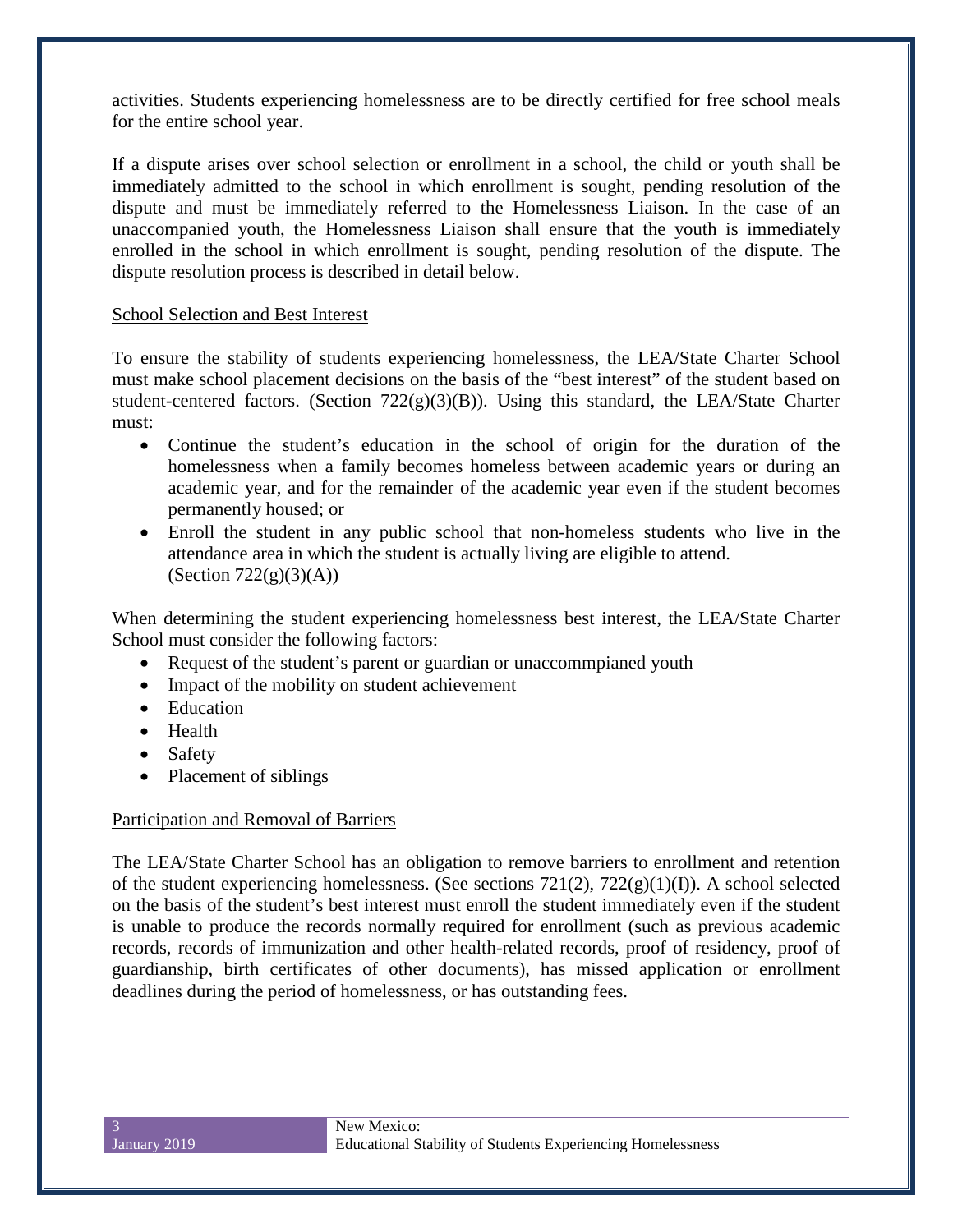### School Enrollment: School records, vaccinations and immunizations

Pursuant to the McKinney-Vento Homeless Assistance Act  $(42 \text{ USC} \text{ } \text{\&} 11432(g)(3)(C))$ , children experiencing homelessness must be able to enroll in school immediately, even if they are unable to produce records normally required for enrollment, such as previous academic records, medical records, proof of residency, or other documentation. In accordance with 7.5.3.10 of the NMAC, if the child needs to obtain immunizations, or medical or immunization records, the enrolling school must immediately refer the parent or guardian of the child or youth to the designated local educational agency liaison, who must assist in obtaining necessary immunizations, or immunization or medical records.

## Transfer of Records

When students who have experienced disruption in their education, including children and youth experiencing homelessness, transfer to a new public school or school district, the receiving school or school district shall communicate with the sending school within two days of the student's enrollment. The sending school or school district shall provide the receiving school or school district with any records within two days of having received the receiving school's or school district's communication. 22-12-10(B) NMSA, 1978.

### Placement in Classes

Students experiencing disruption in their education, including children and youth experiencing homelessness, shall have:

- Priority placement in classes that meet state graduation requirements; and
- Timely placement in elective classes that are comparable to those in which the student was enrolled at the student's previous school or schools as soon as the school or school district receives verification from the student's records. 22-12-10 (C) NMSA, 1978.

## Remedial Programs

Indigent identification and guidelines, Section N of 6.29.1.9 of the NMAC

**(1)** A student who has been deemed eligible for free or reduced-price school meals, or a student who has been identified by the children, youth and families department as being in the custody of the state, shall be deemed indigent for the purposes of remediation programs and damage of instructional materials, as discussed in Sections 22-2C-6 and 22-15-10 NMSA 1978.

**(2)** A parent or guardian of a student who has not applied for free or reducedprice school meals shall be notified in writing by the local school board or governing body of a charter school of the availability of remediation at no charge upon an eligibility determination for free or reduced-price school meals.

This includes students experiencing homelessness since the students are categorically eligible for free school meals.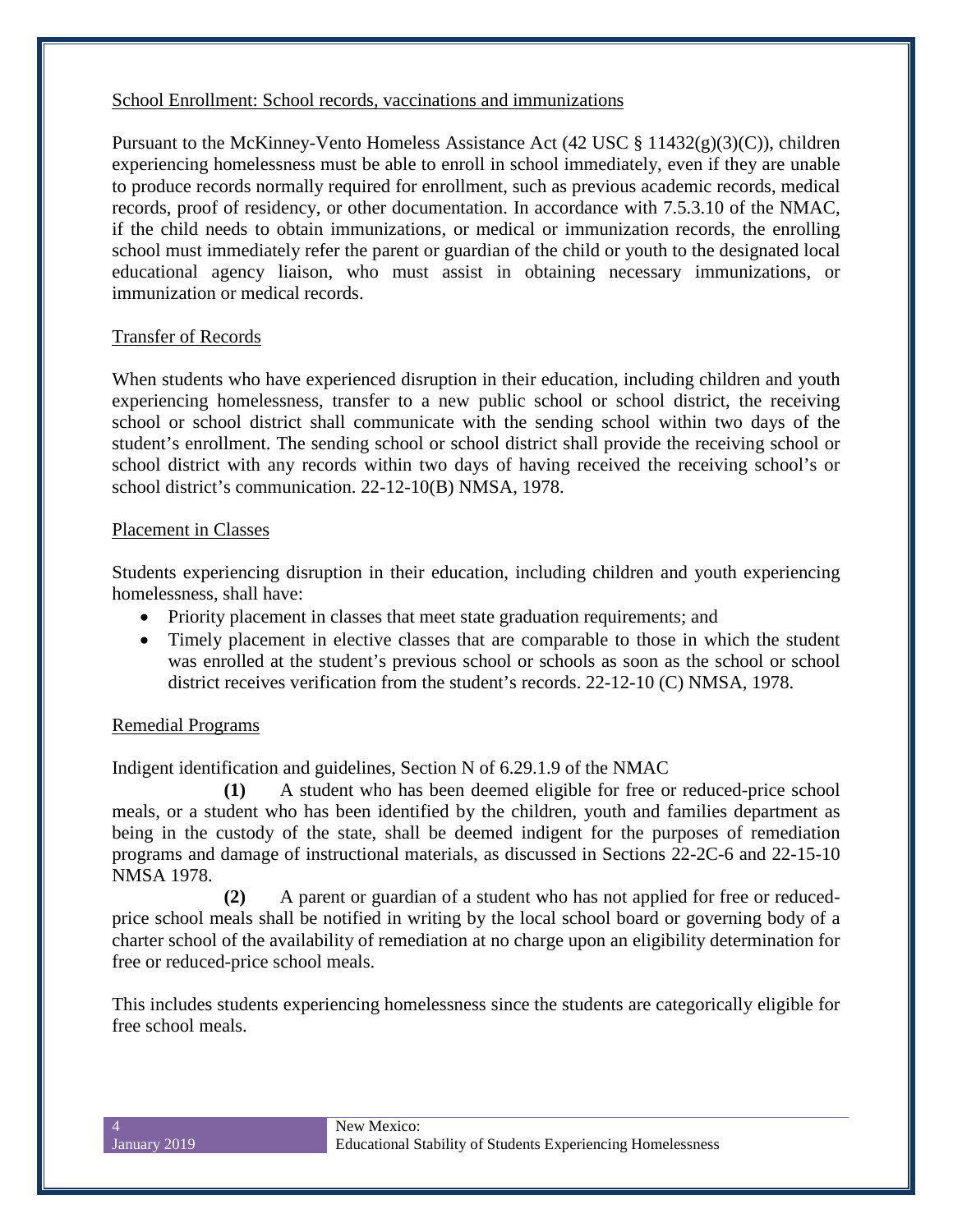## High School Enrollment

For high school students who have experienced disruption in their education at any time during their high school enrollment, a school district and public schools shall ensure:

- Acceptance of the student's state graduation requirements for a diploma of excellence pursuant to the Public School Code [Chapter 22 NMSA 1978];
- Equal access to participation in sports and other extracurricular activities, career and technical programs or other special programs for which the student qualifies;
- Timely assistance and advice from counselors to improve the student's college or career readiness; and

That the student receives all special education services to which the student is entitled. 22-12- 10(D) NMSA, 1978.

## **Transportation**

Section J of 6.41.4.9 of the NMAC includes specific provisions regarding the transportation of students experiencing homelessness and unaccompanied youth.

## **Provisions of transportation for homeless children and youth:**

**(1)** LEAs are responsible for reviewing and revising transportation policies that may act as barriers to the identification, enrollment, attendance or success in schools of homeless children and youth.

**(2)** McKinney-Vento Act requires homeless children and youth to receive transportation that is comparable to what is available to non-homeless students.

**(3)** LEAs shall adopt policies and practices to ensure that transportation is provided, at the request of the parent or guardian or in the case of the unaccompanied youth, the liaison, to and from the school of origin in accordance with the following requirements.

**(a)** If the child or youth continues to live in the area served by the LEA in which the school of origin is located, that LEA shall provide or arrange for the child's or youth's transportation to and from the school of origin.

**(b)** If the child or youth continues their education in the school of origin but begins living in an area served by another LEA, the LEA of origin and the LEA in which the homeless child or youth is living must agree upon a method to apportion the responsibility and costs for providing the child or youth with transportation to and from the school of origin. If the LEAs cannot agree upon a method, the responsibility and costs for transportation are to be shared equally, pursuant to 6.42.2 NMAC.

**(4)** LEAs may use McKinney-Vento subgrant funds or Title I funds to defray the excess costs of transporting homeless children and youth to and from their school of origin.

**(5)** LEAs are required to provide adequate and appropriate transportation for homeless children and youth to and from the school of origin while enrollment disputes are being resolved.

**(6)** LEAs shall continue to provide transportation to and from the school of origin to formerly homeless children and youth who have become permanently housed for the remainder of the academic year during which the child or youth becomes permanently housed.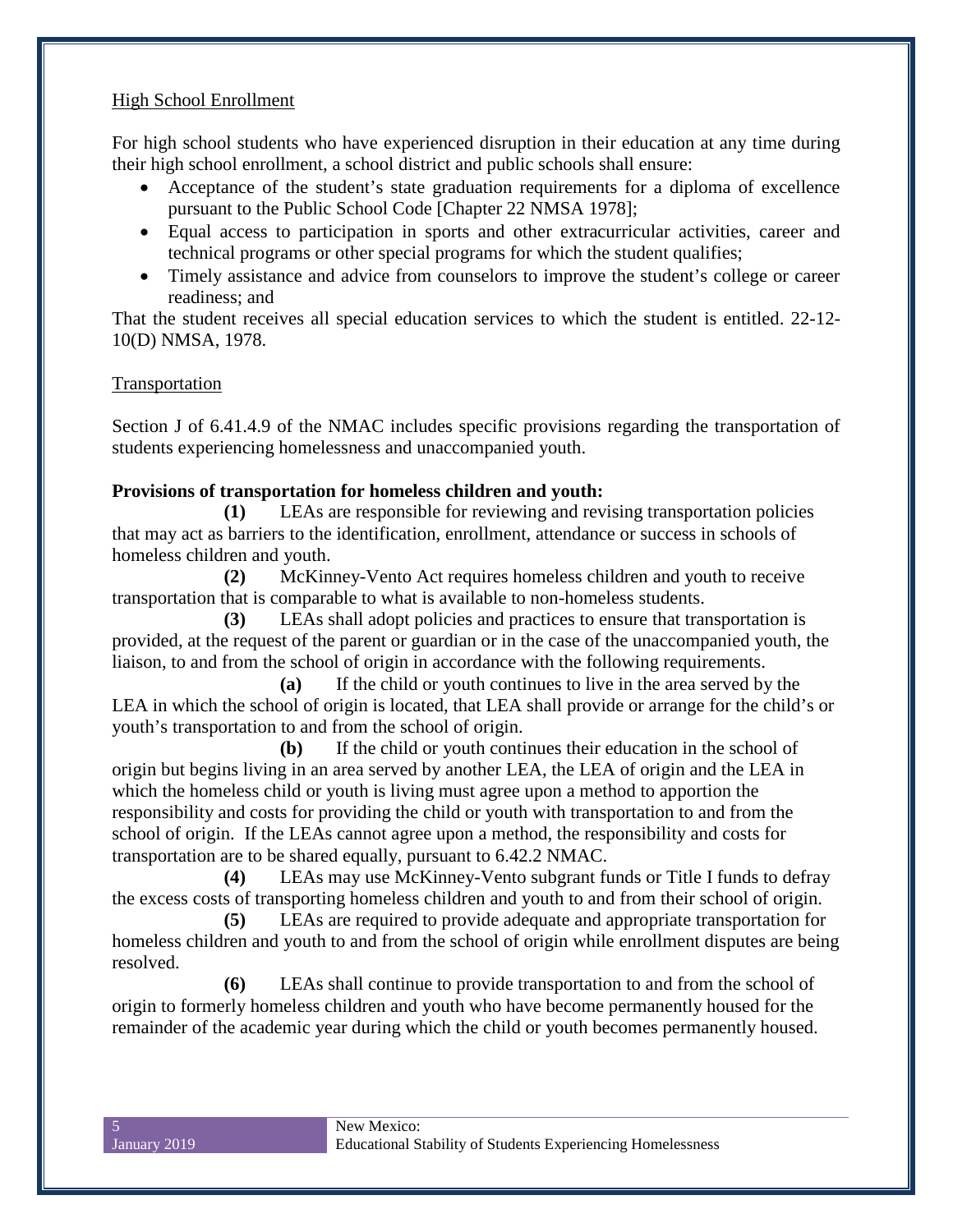LEAs/State Charter Schools must adopt policies and practices to ensure that transportation is provided, at the request of the parent or guardian (or, in the case of an unaccompanied youth), to and from school in accordance with the following requirements:

- If the child or youth continues to live in the area served by the LEA/State Charter School in which the school of origin is located, that LEA/State Charter School must provide or arrange for the child's or youth's transportation to or from the school of origin. (Section  $722(g)(1)(J)(iii)(I))$
- If the child or youth continues his or her education in the school of origin but begins living in an area served by another LEA/State Charter School, the LEA/State Charter School of origin and the LEA in which the child or youth experiencing homelessness is living must agree upon a method to apportion the responsibility and costs for providing the child or youth with transportation to and from the school of origin. If the LEAs cannot agree upon a method, the responsibility and costs for transportation are to be shared equally. (Section  $722(g)(1)(J)(iii)(II)$ ).

Transportation must be arranged promptly to ensure immediate enrollment and so as not to create barriers to students experiencing homelessness attendance, retention, and success. (Sections  $721(2), 722(g)(1)(I)$ .

Students experiencing homelessness and unaccompanied youth shall be provided adequate and appropriate transportation to and from the school of origin while disputes are being resolved. LEAs and State Charter Schools shall work with unaccompanied youth liaisons, parents and guardians to resolved disputes at the lowest level possible (Subsection K(3) 6.41.4.9 NMAC). If disputes are unable to be resolved at the local level, applicable parties may access dispute resolution procedures available the department including those pursuant to 6.10.3 NMAC.

## **Using Sport Utility Vehicles (SUVs) to Transport Students Experiencing Homelessness**

Those students experiencing homelessness or unaccompanied youths whose residence is beyond the boundaries of the LEA, or less than five miles from the school, may be transported to and from school in a SUV only if those students require the SUV transportation as part of the best interest determination. As part of the best interest determination, if the LEA elects to use a SUV to transport students, the LEA shall follow all of the requirements for using SUVs to transport students under 6.41.4.14 NMAC.

The "Standard For Providing Transportation For Eligible Students" rule is available in its entirety at See [\(http://www.nmcpr.state.nm.us/uploads/nmac/06/06.041.0004.pdf\)](http://www.nmcpr.state.nm.us/uploads/nmac/06/06.041.0004.pdf).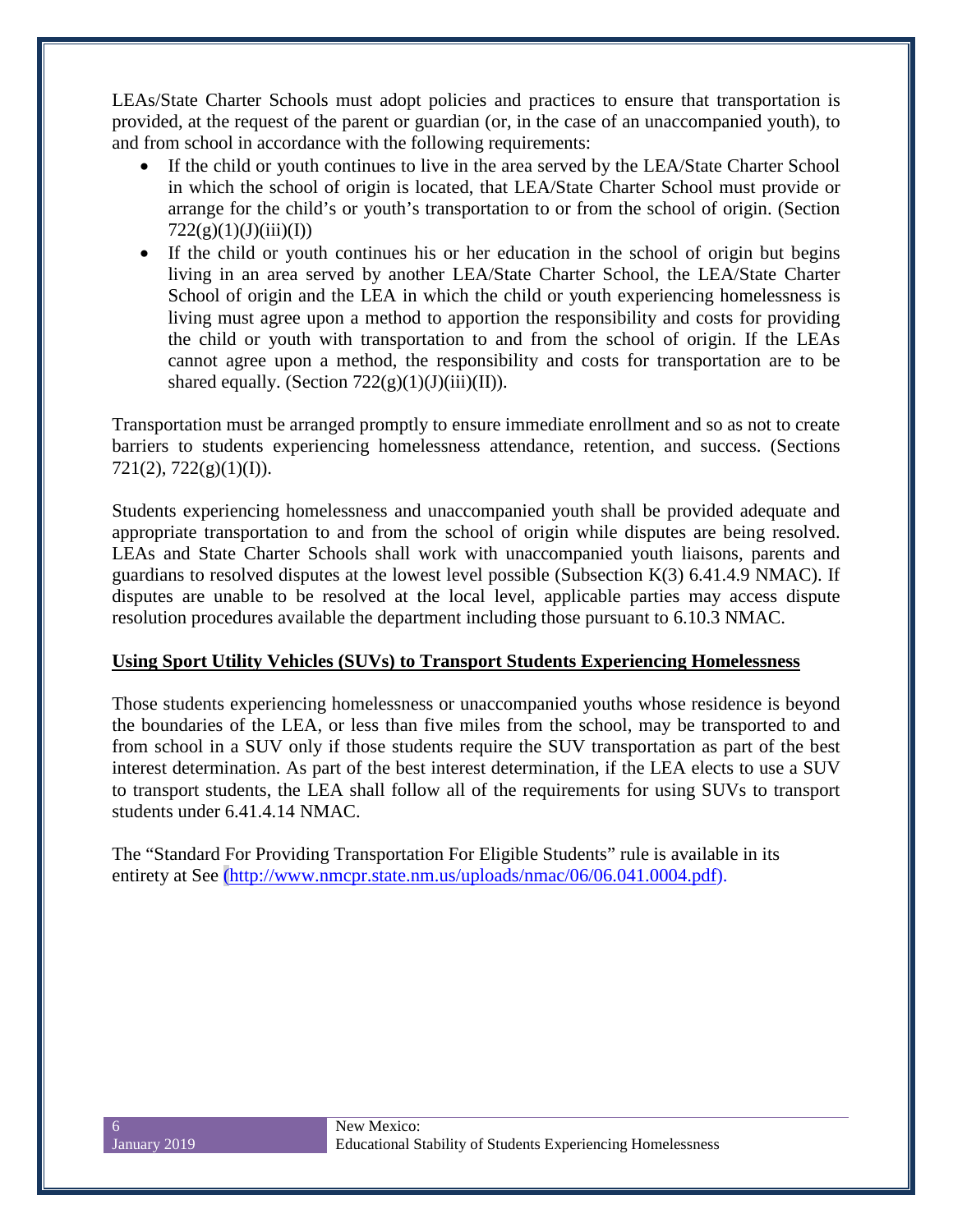## Discipline of Students Experiencing Homelessness and Unaccompanied Youth

Section H of 6.11.2.10 NMAC includes provisions for the discipline of students experiencing homelessness. Removing students experiencing homelessness from school shall be used only as a last resort, pursuant to the requirements in 42 U.S.C. 11431 et seq., the McKinney-Vento Homeless Assistance Act.

**(1)** Public schools shall develop discipline policies and procedures that are reviewed at least annually and align with local school board or governing body policies. Policies and procedures shall:

**(a)** through professional development activities, create an awareness among educators and administrators of the types of behaviors that students experiencing homelessness may exhibit due to homelessness and provide strategies and supports to address the behaviors through the student assistance team process in accordance with Subsection D of 6.29.1.9 NMAC;

**(b)** take into account the issues related to a student's homelessness by talking with the student and applicable staff and families prior to taking disciplinary action;

**(c)** consult with school behavior response teams or other applicable personnel to assign appropriate discipline related to the behavior;

**(d)** implement discipline alternatives to out of school suspensions or expulsions or classroom removals, if possible; and

**(e)** connect students with mental health services as needed.

**(2)** Public schools shall review school discipline records and data of students experiencing homelessness in order to identify any patterns in disciplinary actions that indicate an unfair bias against the students. The collection and review of such records shall be in compliance with the Family Educational Rights and Privacy Act, as well as any other applicable federal or state laws or rules governing the privacy of such documents.

## Direct Certification for Free School Meals

Students experiencing homelessness are categorically eligible for free meals as part of the United States Department of Agriculture's (USDA's) Community Eligibility Provision (CEP). When a student experiencing homelessness enrolls in a new school or remains in the school of origin, the school's principal or designee or POC shall notify the school food authority (SFA) director within one school day. The SFA director will directly certify the student for free school meals.

The SFA director will notify the LEA's/State Charter School's Student Teacher Accountability Reporting System (STARS) coordinator to update the student's demographics and enter them as categorically eligible.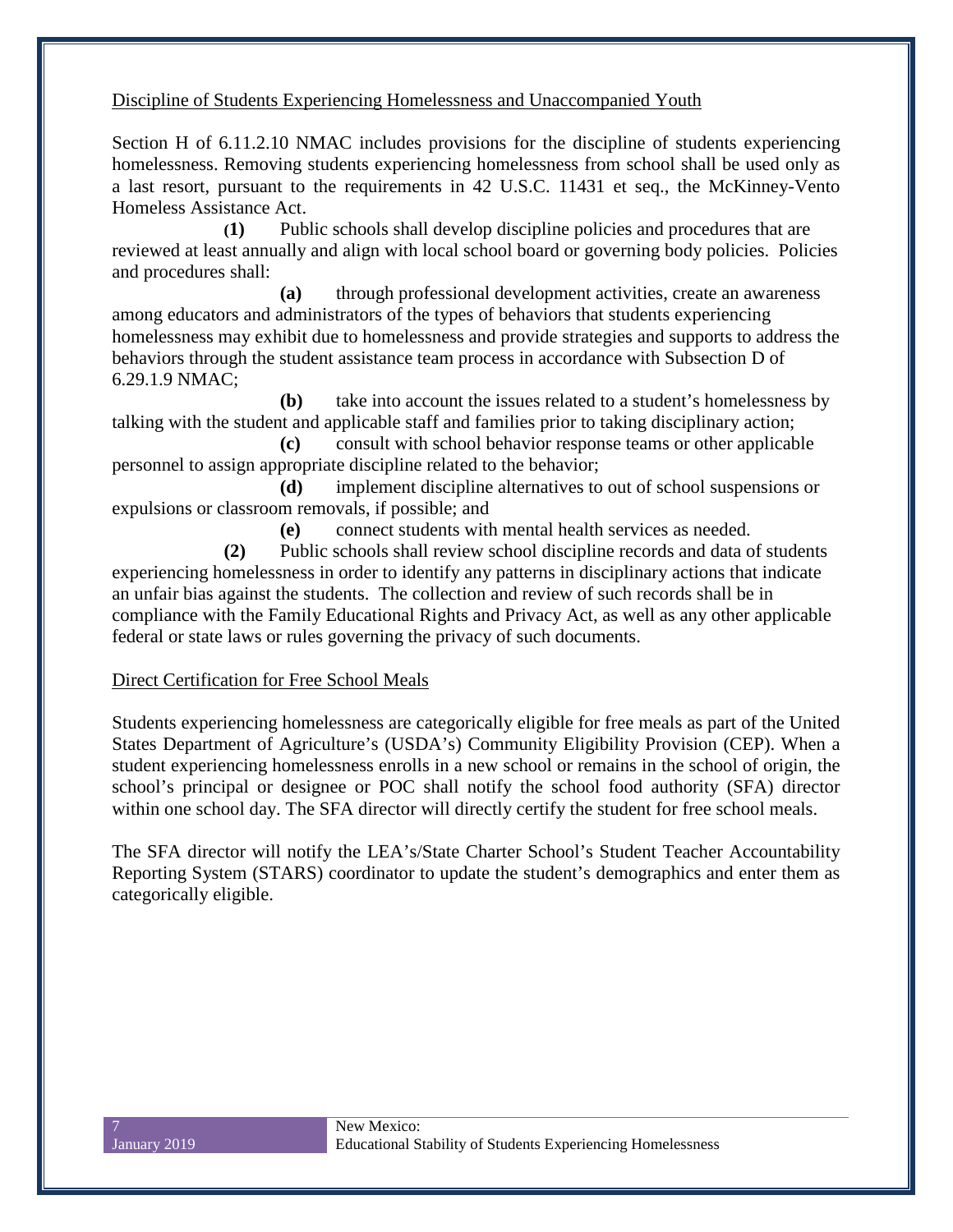# **LEA/State Charter School Minimum Procedures for Resolving Disputes**

When a dispute arises over eligibility, school selection, enrollment in a school or transportation, the LEA/State Charter School must:

- Immediately enroll the child or youth in the school in which enrollment is sought, pending final resolution of the dispute, including all available appeals. [42 U.S.C. §  $11432(g)(3)(E)(i)$ ].
- Immediately enroll the unaccompanied youth, in the school in which the youth seeks enrollment pending the resolution of the dispute. [42 U.S.C.  $\S$  11432(g)(3)(E)(iv)].
	- o In the case of an unaccompanied youth, the LEA/State Charter School must ensure that the local liaison assists in placement or enrollment decisions and gives priority to the views of such unaccompanied youth.
- Allow students to participate fully in school and receive all services to which they are entitled, including transportation, while disputes are pending. [42 U.S.C. § 11434a(1)].
- Provide the parent or guardian of the child or youth or the unaccompanied youth a written explanation of any decisions related to school selection or enrollment made by the school or LEA/state charter school.
- Notice and written explanation from the LEA/State Charter School about the reason for its decision, at a minimum, should include the following:
	- o An explanation of how the school reached its decision regarding eligibility, school selection or enrollment, which should include:
		- A description of the action proposed or refused by the school;
		- An explanation of why the action is proposed or refused;
		- A description of any other options the school considered;
		- The reasons why other options were rejected;
		- A description of any other factors relevant to the school's decision and information related to the eligibility or best interest determination including the facts, witnesses, and evidence relied upon and their sources;
		- Appropriate timelines to ensure any relevant deadlines are not missed; and
	- o Contact information for the local liaison and State Coordinator of Education for Homeless Children and Youth (ECHY) and a brief description of their roles.
- Ensure all decisions and notices are drafted using language and formatting appropriate for low literacy, limited vision readers and individuals with disabilities.
- Provide translation and interpretation services in connection with all stages of the dispute resolution process for children and youth and/or their parents or guardians who are English Learners or whose dominant language other than English.
- Provide electronic written notice to parents/guardians and unaccompanied youth who have email and follow up with the notice in person or by mail.
- Provide the rights of the parent, guardian, or unaccompanied youth to appeal such decisions.  $[42 \text{ U.S.C.} \$   $11432(g)(3)(E)(ii)].$

If a dispute arises over eligibility, or school selection or enrollment in a school, the parent, guardian or unaccompanied youth shall be referred to the LEA/State Charter School liaison who shall carry out the dispute resolution process as expeditiously as possible after receiving notice of such dispute. [42 U.S.C. § 11432(g)(3)(E)(iii)].

8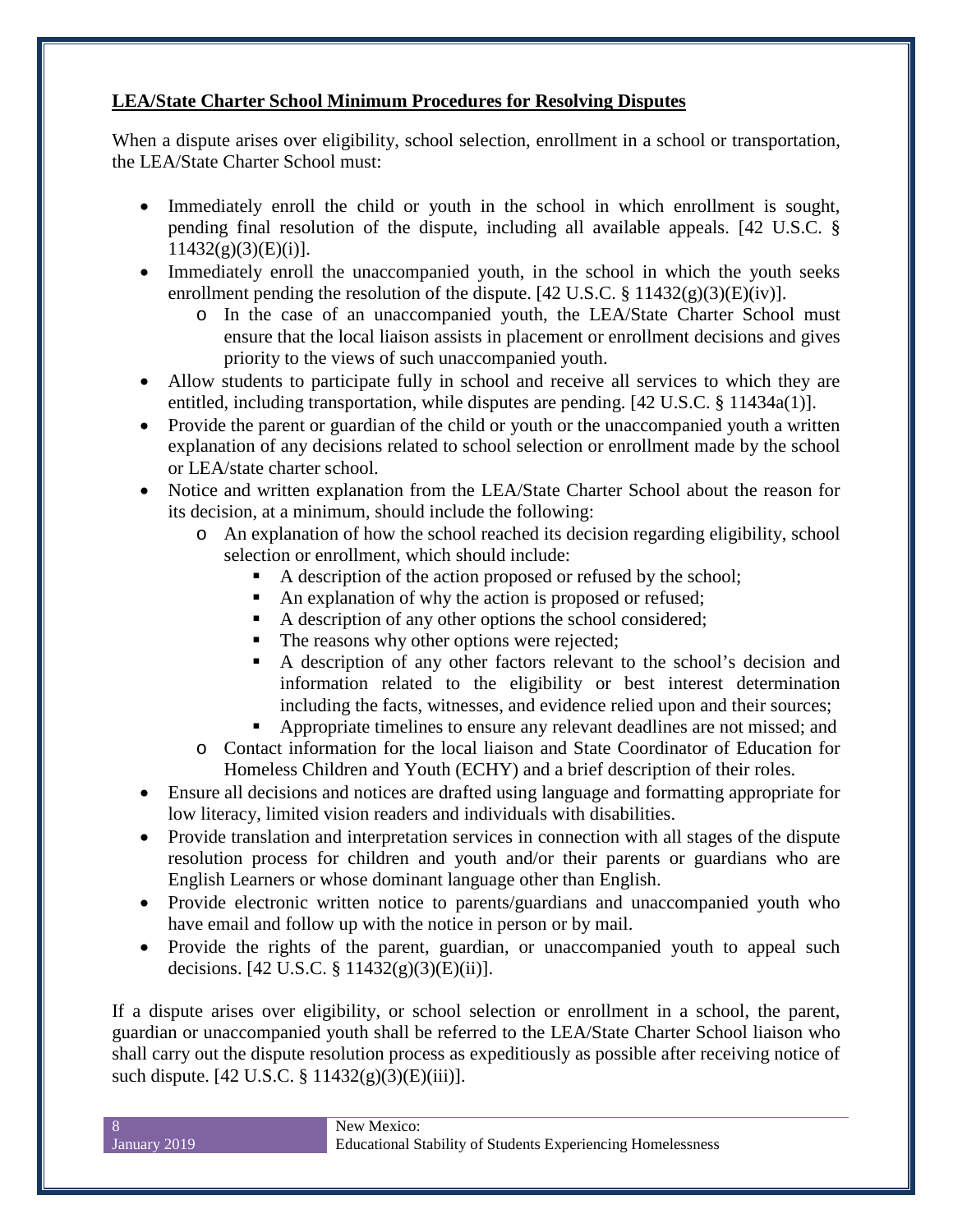## **Procedures to Ensure that Parents, Guardians and Unaccompanied Youth Know their Rights**

LEA/State Charter School liaisons must make sure that Parents, Guardians and Unaccompanied Youth are aware of the educational and related opportunities available, including transportation [42 U.S.C. § 11432(g)(6)(A)(v)] and must post public notice of the educational rights of homeless children and youths. [42 U.S.C. § 11432(g)(6)(A)(vi)]. Posters and other information about rights and services, translated into languages represented by the community, must be placed where homeless families and youths receive services.

The following information should be included in the LEA's/State Charter School's notice regarding the dispute resolution process:

- Right to file a complaint, raise a complaint issue or file an appeal.
- Right to provide written or oral documentation to support the parent/guardian or unaccompanied youth's position.
- Step-by-step description of how to appeal the school's decision that includes a simple form parents, guardians or unaccompanied youths can complete and submit to the school to initiate the dispute process.
- If the parent, guardian or unaccompanied youths are English learners, use of a native language other than English, or need additional supports because of a disability, translators, interpreters, or other support services will be made available without charge.
- Right to be enrolled immediately in the school in which enrollment is sought pending the final resolution of the dispute.
- Right to immediate enrollment includes receiving adequate and appropriate transportation to and from the school of origin and the ability to fully participate in all school activities.
- List of legal and advocacy service providers in the area that can provide additional assist during any part of the process.
- Contact information for the local liaison and State Coordinator, with a brief description of their roles.
- Timelines for resolving district and state-level appeals.

# **Overview of Dispute Resolution Process**

 $\overline{Q}$ 

January 2019

## *\*Every effort must be made to resolve the complaint or dispute at the local level before it is submitted to the PED.*

In a case where a dispute occurs regarding the eligibility, school selection/enrollment, participation or transportation of a homeless child or youth, the following process must be followed:

**Level 1**: School of Choice Informal Resolution

# **Level 2**: LEA/State Charter School Homelessness Liaison Resolution

New Mexico: Educational Stability of Students Experiencing Homelessness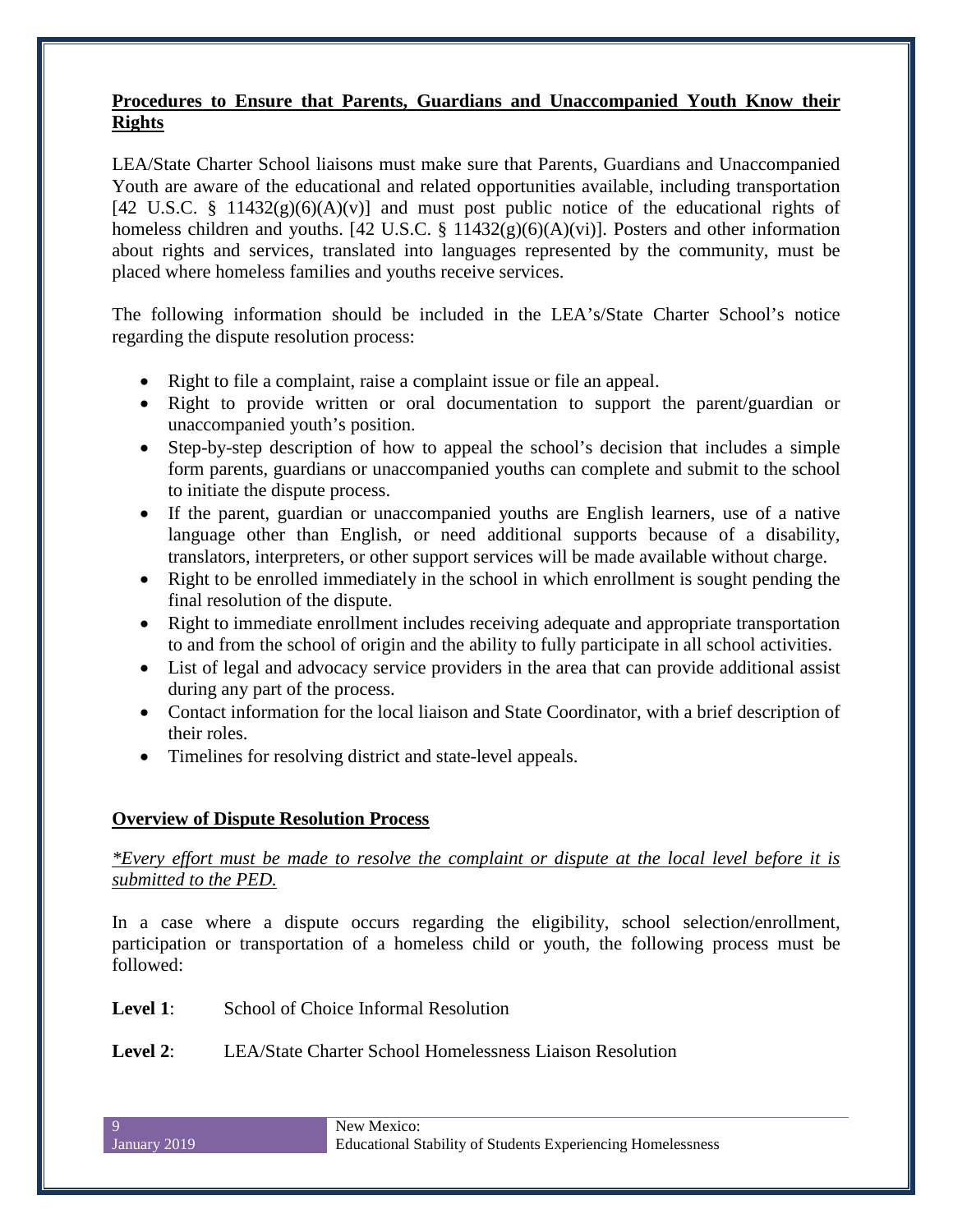**Level 3**: PED's State Coordinator of Education for Homeless Children and Youth (ECHY) Resolution

## **Level 1: School of Choice Informal Resolution**

If a parent, guardian or unaccompanied youth wishes to appeal a school's decision related to eligibility, school selection/enrollment, participation or transportation:

- 1. Each LEA/State Charter School shall have a written policy for concerned parties to resolve disputes and every effort should be made to resolve the dispute at the LEA/State Charter School level. The LEA/State Charter School procedure must adhere to the following parameters:
	- a. The dispute resolution process shall be as informal and accessible as possible and the process should be able to be initiated directly at the school of choice as well as at the district level or with the LEA/State Charter School homelessness liaison. Every LEA/State Charter School is required to have a homelessness liaison.
	- b. When a dispute arises over school selection or enrollment, pending resolution of the dispute, the homeless child or youth must be immediately enrolled in the school in which the child or youth is seeking enrollment, and provided all services to which student is entitled.
- 2. The district must create and provide a simply stated notice of rights and provide that notice of rights to the student, parent or guardian, in a language the student, parent or guardian can understand. The notice of rights shall contain:
	- a. contact information for the LEA/State Charter School homelessness liaison and the state coordinator, with a brief description of their roles;
	- b. a step-by-step description of how to make use of the dispute resolution process;
	- c. notice of the right to immediately enroll in the school of choice pending resolution of the dispute and notice that immediate enrollment includes full participation in all school activities;
	- d. notice of the right to obtain the assistance of advocates or attorneys;
	- e. notice of the right to appeal to the department if the district-level resolution is not satisfactory;
	- f. the timelines for resolving district and department-level appeals;
	- g. notice of the right to provide written or oral documentation to support their position; and
	- h. a simple form that parents, guardians or the student can complete and return to the school to initiate the process.

Note: Nothing shall preclude the availability of any administrative hearing opportunities provided for by Federal statute or regulation.

# **Level 2: LEA/State Charter School Homelessness Liaison Resolution**

- 1. The school with the dispute must provide notice of the dispute to the LEA's/State Charter School's homelessness liaison using the department's dispute resolution process form which requires the following information:
	- a. school name, address, phone and fax number;
	- b. student's name, identification number, grade, and address;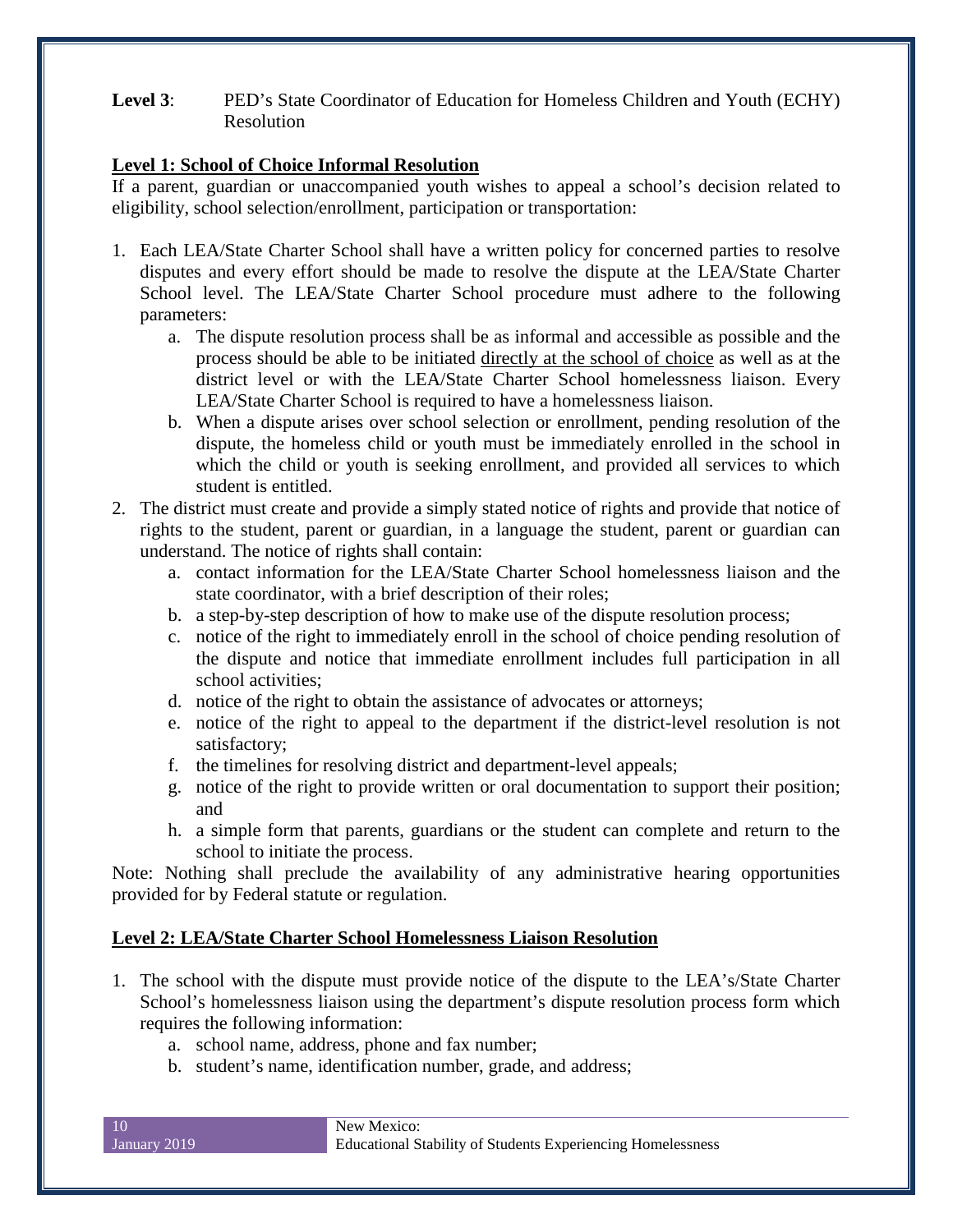- c. parent, guardian or complaining party's name, relationship to student, address, and phone number;
- d. whether student lives in a shelter;
- e. name of school child or youth chooses to be enrolled in pending resolution of dispute;
- f. whether school enrolled in is school of origin;
- g. reason for complaint;
- h. signature of parent guardian or complaining party; and
- i. the principal's actions on the complaint.
- 2. The LEA/State Charter School will have ten (10) calendar days to review its initial determination and make a final decision as to the position taken.
- 3. The LEA's/State Charter School's final decision must be in writing and must state all factual information upon which it is based and the legal basis in support thereof.

# **Level 3: PED's State Coordinator of Education for Homeless Children and Youth (ECHY) Resolution**

If the dispute remains unresolved after a Level 2 resolution, parties may proceed to a Level 3 resolution:

- 1. If the final decision of the LEA is adverse to the parent, guardian or student, the decision, along with the PED's dispute resolution process form, must be forwarded by the LEA's/State Charter School's homelessness liaison to the PED's ECHY State Coordinator within five (5) calendar days of issuing its final decision. This will initiate the appeal to Level 3.
- 2. The parent, guardian or student may also initiate the appeal. To initiate the appeal themselves, the parent or unaccompanied youth shall notify the LEA's/State Charter School's Homelessness Liaison of their intent to proceed to Level 3 within ten (10) business days of notification of the Level 2 decision, and shall provide copies of the dispute resolution process form to the department's homelessness liaison. The parent, guardian, or student shall also complete the dispute resolution form and send it to the State's ECHY Coordinator at the address listed on the form.
- 3. Upon receipt of a dispute resolution form, the department will:
	- a. acknowledge receipt in writing;
	- b. provide written notice to the agency or consortium of agencies against which the violation has been alleged;
	- c. conduct an impartial investigation which shall include a review of all relevant documentation presented and may include an independent on-site investigation, if determined necessary by the department;
	- d. give the complainant the opportunity to submit additional information, either orally or in writing, about the allegations in the complaint; and
	- e. review all relevant information and make an independent determination as to whether the agency or consortium of agencies is violating a requirement of an applicable federal statute or regulation.
- 4. Decision. A written decision, which includes findings of fact, conclusions, and the reasons for the decision and which addresses each allegation in the complaint, shall be